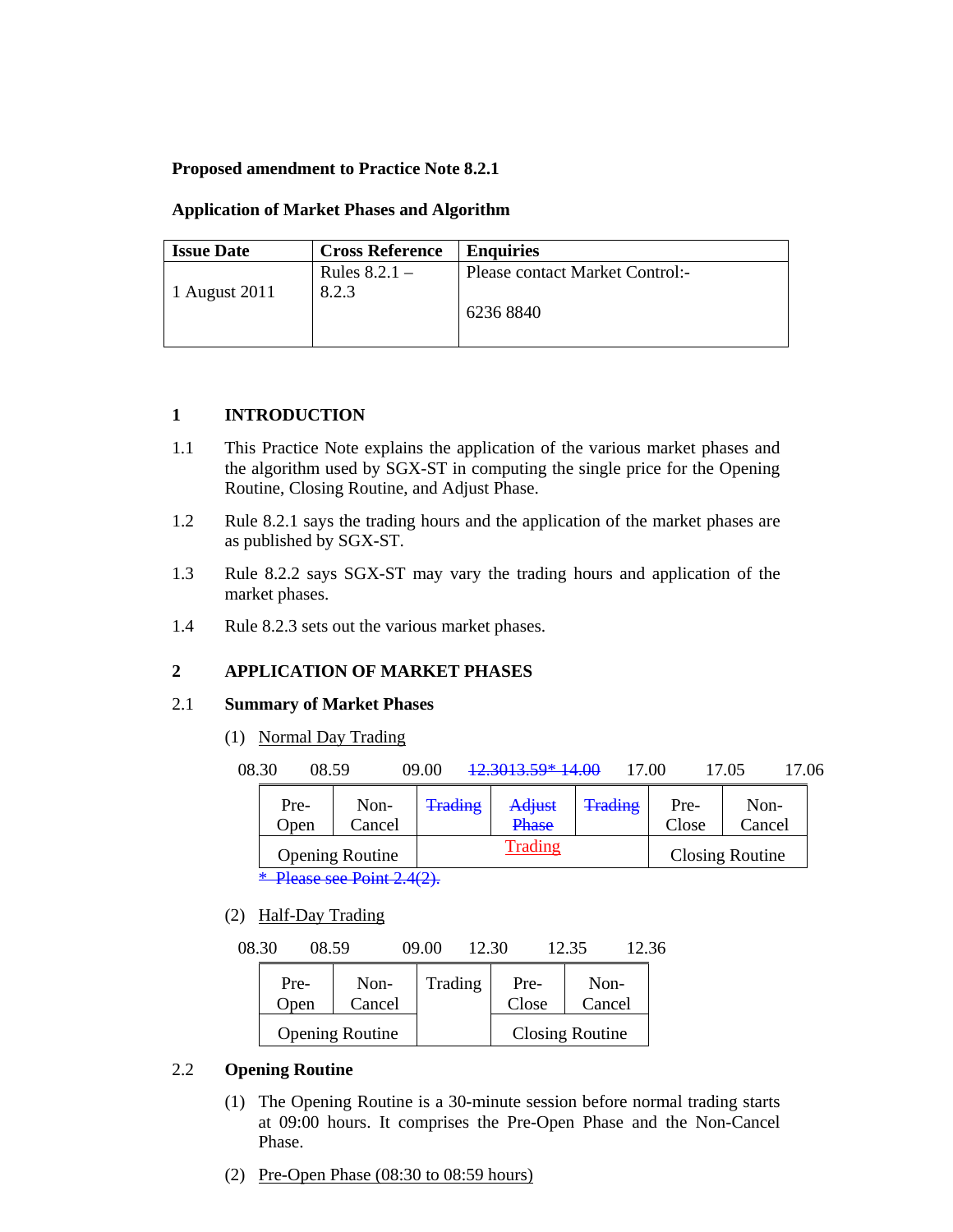- (a) Orders can be entered, reduced in quantity or withdrawn in the ready and unit share markets.
- (b) Order quantity cannot be undisclosed in the ready market.
- (c) The bid (offer) can be higher (lower) than the offer (bid).
- (d) No matching of orders.
- (3) Non-Cancel Phase (08:59 to 09:00 hours)
	- (a) No input, amendment and withdrawal of orders.
	- (b) Orders that can be matched are matched at a single price computed based on an algorithm set by SGX-ST. The computed price will be the opening price for the day.
	- (c) Unmatched orders are carried forward into the morning trading session.

#### 2.3 **Trading Phases**

- (1) There are 2 Trading Phases, the morning trading session from 09:00 to 12:30 hours and the afternoon trading session from 14:00 to 17:00 hours. The Trading Phase will be from 09:00 to 17:00 hours.
- (2) The Trading Phase allows order entry, reduction in order size and withdrawal of orders. Orders are matched in the order of price priority followed by time priority.
- (3) All unmatched orders after the morning trading session are carried forward to the Adjust Phase.
- $(4)(3)$  All unmatched orders after the afternoon Trading session Phase are carried forward to the Closing Routine.

# 2.4 **Adjust Phases**

- (1) The Adjust Phase during the lunch break allows order management. An Adjust Phase also operates upon the lifting of a suspension of a security or Futures Contract. A trading halt operates in the same way as an Adjust Phase.
- (2) Lunch Break Hours (Not Applicable to Half-Day Trading)
	- (a) Between 12:30 and 13:59 hours:-
		- (i) Orders can be entered, reduced in quantity or withdrawn in the ready and unit share markets.
		- (ii) Order quantity can be undisclosed in the ready market (subject to a minimum of 50,000 disclosed quantity).
		- (iii) The bid (offer) can be higher (lower) than the offer (bid).

(iv) No matching of orders.

(b) Between 13:59 and 14:00 hours:-

(i) No input, amendment and withdrawal of orders.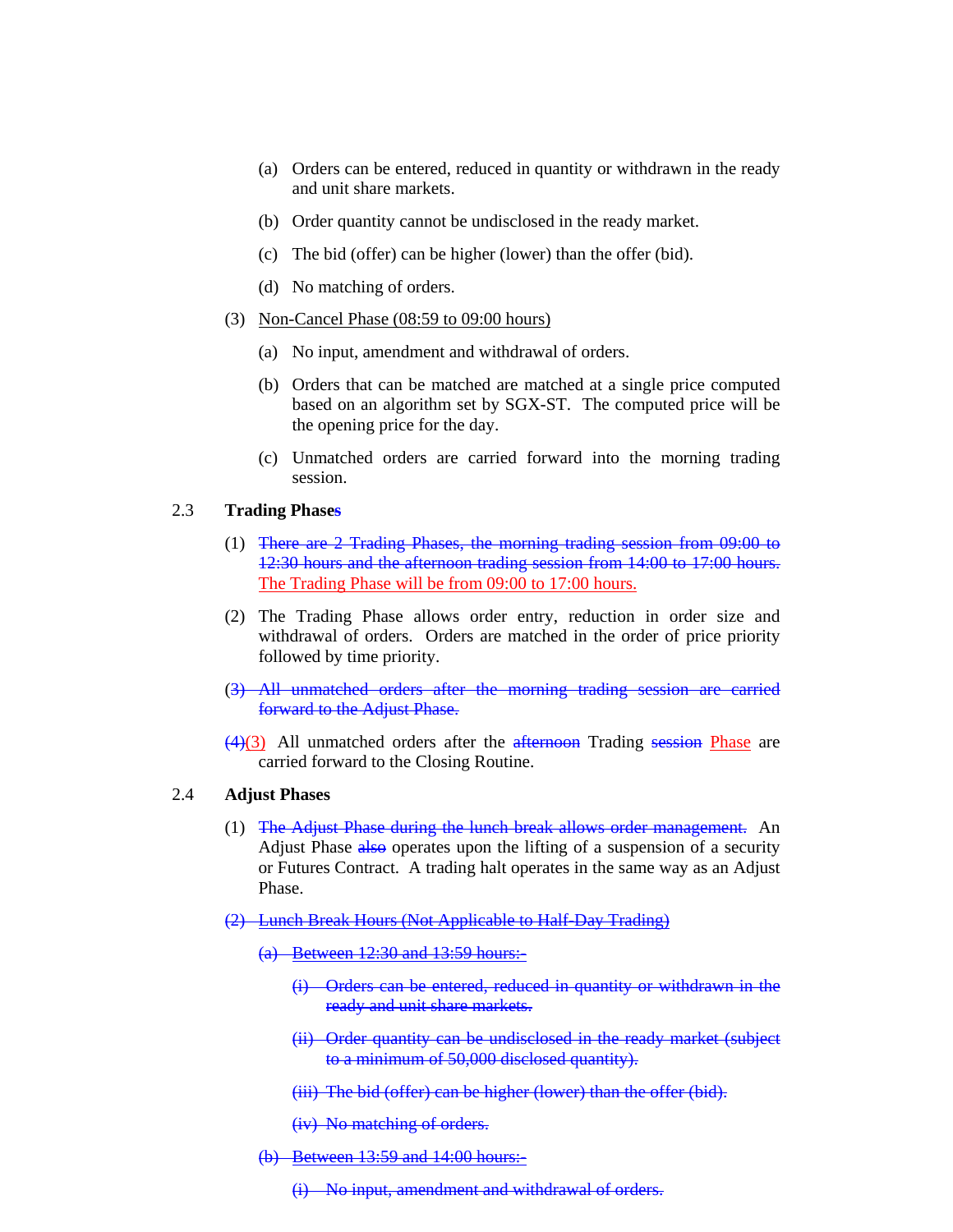- (ii) Orders that can be matched will be matched at a single price computed based on an algorithm set by SGX-ST.
- (iii) Unmatched orders are carried forward into the afternoon trading session.

#### $\left(\frac{3}{2}\right)$  Upon Lifting of a Suspension

- (a) The Adjust Phase sets in for 15 minutes. A longer time can be specified.
- (b) Orders can be entered, reduced in quantity or withdrawn for the ready and unit share markets.
- (c) Order quantity can be undisclosed in the ready market (subject to a minimum of 50,000 disclosed quantity).
- (d) The bid (offer) can be higher (lower) than the offer (bid).
- (e) Orders that can be matched will be matched at the end of the Adjust Phase at a single price computed based on an algorithm set by SGX-ST before normal trading resumes. Unmatched orders at the end of the Adjust Phase are carried forward into the phase of the market applicable when the Adjust Phase ends.
- (f) However, this behaviour does not apply when the end of Adjust Phase coincides with the Opening Routine<del>, lunch break Adjust Phase</del> or Closing Routine. In these circumstances, orders entered are carried forward into and matched accordingly in the respective Opening Routine, lunch break Adjust Phase or Closing Routine.
- (4) During a Trading Halt
	- (a) Existing orders remain valid.
	- (b) Orders can be entered, reduced in quantity or withdrawn in the ready and unit share markets.
	- (c) Order quantity can be undisclosed in the ready market (subject to a minimum of 50,000 disclosed quantity).
	- (d) The bid (offer) can be higher (lower) than the offer (bid).
	- (e) Orders that can be matched will be matched at the end of the trading halt at a single price computed based on an algorithm set by SGX-ST.
	- (f) Unmatched orders are carried forward into the phase applicable to the market at the time of lifting of trading halt.
	- (g) If the trading halt is not lifted by the end of a Market Day, all unmatched orders lapse.

### 2.5 **Closing Routine**

(1) The Closing Routine is a 6-minute session after trading stops at 17:00 hours for normal day trading, or 12:30 hours for half-day trading. It comprises the Pre-Close Phase and the Non-Cancel Phase.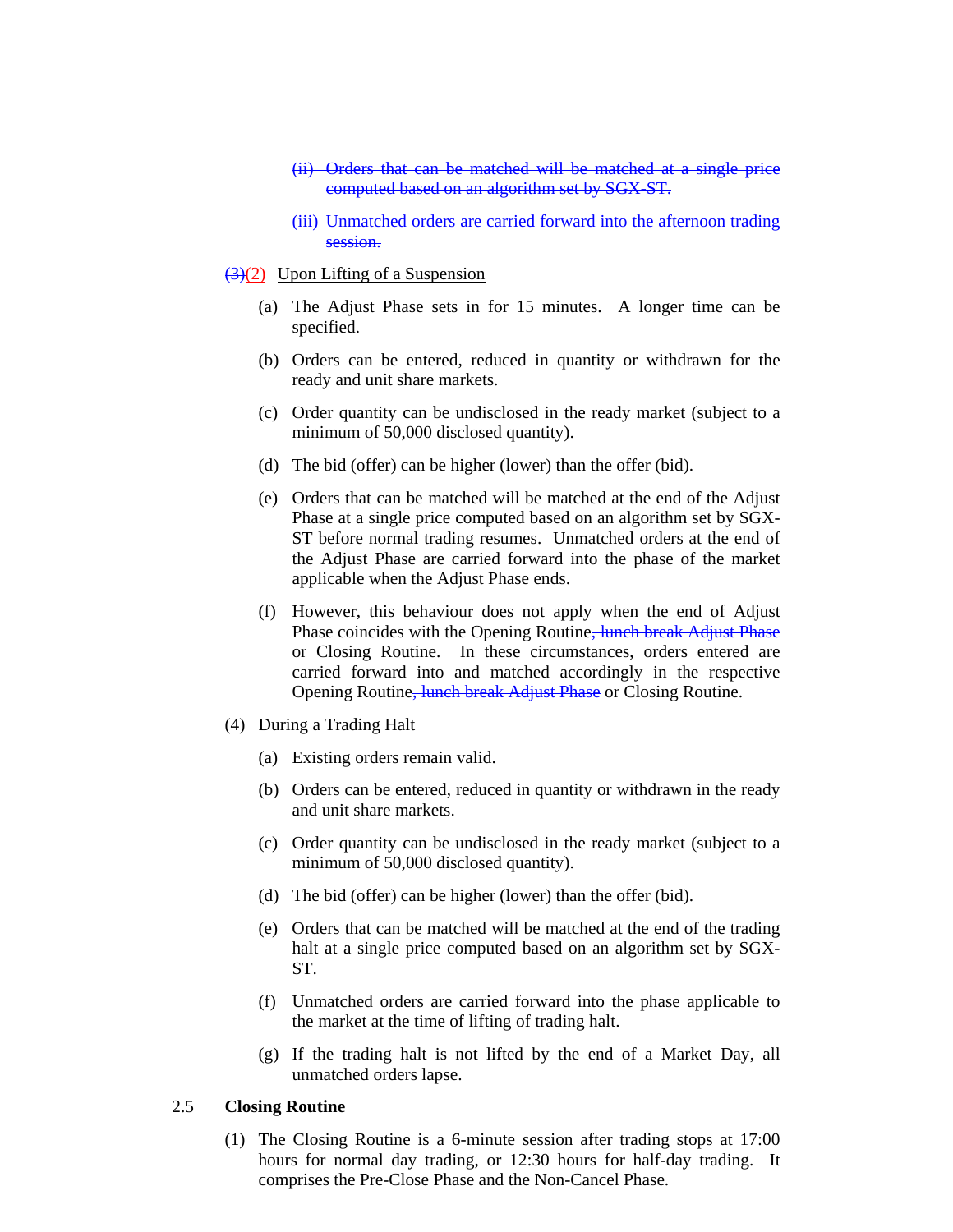- (2) All unmatched orders are carried forward to the Closing Routine at 17:00 hours (for normal day trading) or 12:30 hours (for half-day trading).
- (3) Pre-Close Phase (17:00 to 17:05 hours/12:30 to 12:35 hours)
	- (a) Orders can be entered, reduced in quantity or withdrawn in the ready and unit share markets.
	- (b) Order quantity cannot be undisclosed in the ready market.
	- (c) The bid (offer) can be higher (lower) than the offer (bid).
	- (d) No matching of orders.
- (4) Non-Cancel Phase (17:05 to 17:06 hours/12:35 to 12:36 hours)
	- (a) No input, amendment and withdrawal of orders.
	- (b) Orders that can be matched are matched at a single price computed based on an algorithm set by SGX-ST. The computed price will be the closing price for the day.
	- (c) All unmatched orders lapse.
- (5) This routine is designed to reduce the risk of manipulating closing prices with a single transaction at an unusually high or low price, just before the trading session ends.

# **3 ALGORITHM USED BY SGX-ST TO COMPUTE THE SINGLE PRICE AT WHICH ORDERS AT THE END OF THE OPENING ROUTINE, CLOSING ROUTINE AND ADJUST PHASE ARE MATCHED**

- 3.1 The methodology for computing the single price is as follows:-
	- (1) A bid (offer) may be executed at a lower (higher) price.
	- (2) The cumulative bid (offer) volume at any price is the bid (offer) quantity at that price plus the sum of bid (offer) quantities at all higher (lower) prices.
	- (3) Sell (buy) pressure occurs when the cumulative offer (bid) volume is greater than the cumulative bid (offer) volume at a particular price. Zero pressure occurs when the cumulative offer volume is equal to the cumulative bid volume at a particular price.
	- (4) The tradable volume at any price is the lower of the cumulative bid or offer volume.
	- (5) The price overlap is the range of prices where tradable volumes are possible.
	- (6) The equilibrium is the price range within the price overlap where buy pressure changes to sell pressure (see Example 1). The computed price is either one of the following:-
		- (a) The price within the equilibrium that has the largest trade volume, or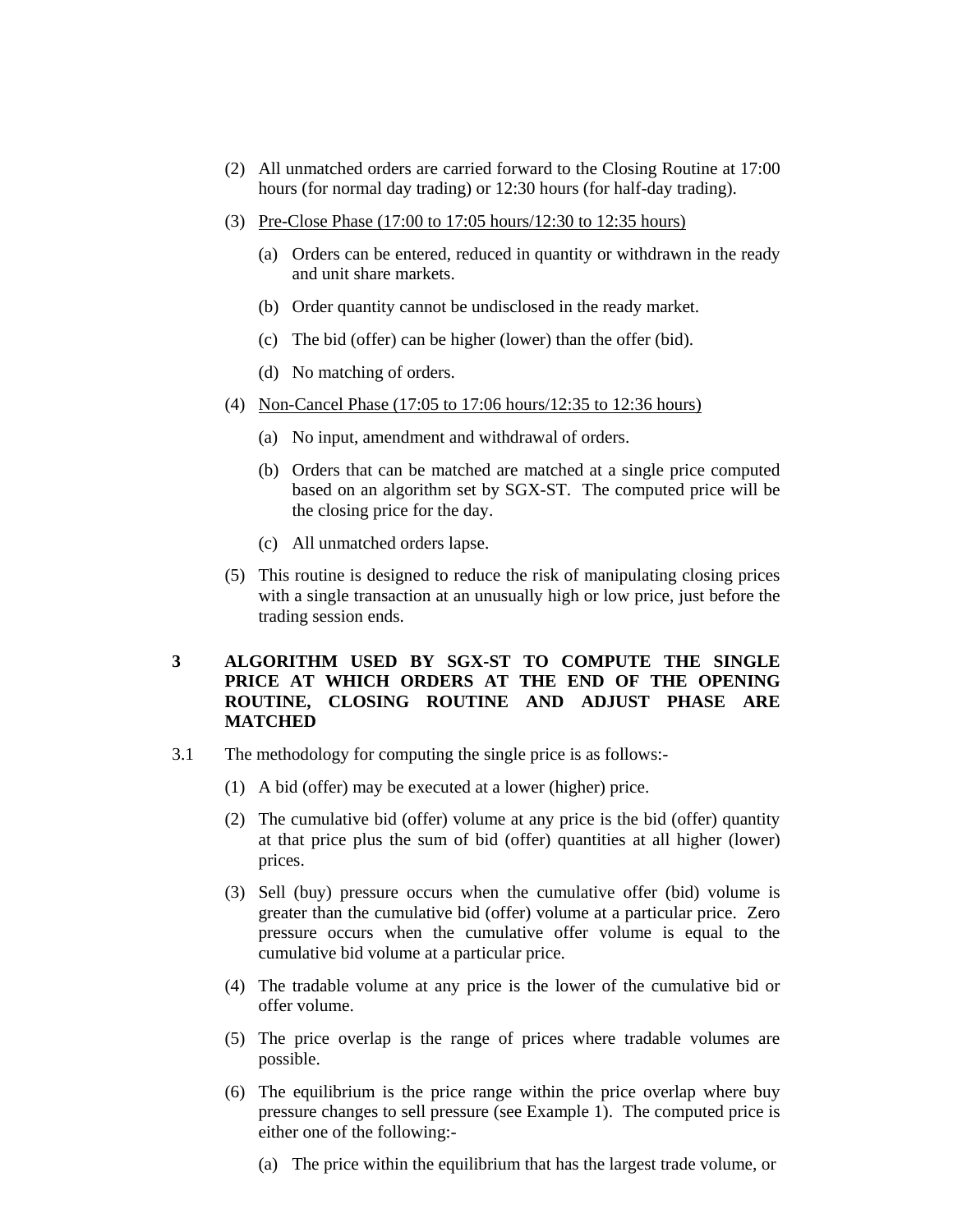- (b) If there is no unique price, the average of all prices within the equilibrium with the maximum trade volume, or
- (c) The average is rounded to the next multiple of the minimum price multiple for this security or Futures Contract in the direction of the last traded price, or
- (d) If there is no last traded price, the average price is rounded to the next lower price multiple.
- (7) If there is only buy or sell pressure within the price overlap (see Example 2), the computed price will be one of the following:-
	- (a) With only buy pressure within the price overlap, the highest price within the overlap with a non-zero trade volume, or
	- (b) With only sell pressure within the price overlap, the lowest price within the overlap with a non-zero trade volume.
- (8) If there is zero buy and sell pressure within the price overlap (see Example 3), the computed price will be one of the following:-
	- (a) The simple average of the highest and the lowest price within the overlap of zero pressure, or
	- (b) If the price average is not the correct multiple, the average is rounded to the next multiple in the direction of the last traded price, or
	- (c) If there is no last traded price, the average price is rounded to the next lower price multiple.
- (9) If the buy pressure and sell pressure are separated by a range of prices within the price overlap with zero pressure (see Example 4), the computed price will be one of the following:-
	- (a) The simple average of the highest and the lowest prices within the overlap of zero pressure, or
	- (b) If the price average is not the correct multiple, the average is rounded to the next multiple in the direction of the last traded price, or
	- (c) If there is no last traded price, the average price is rounded to the next lower price multiple.
- 3.2 The following examples demonstrate how the single price is determined. However, the examples shown are not exhaustive.

| <b>Cumulative</b><br><b>Bid Volume</b> | <b>Bid</b><br><b>Qty</b> | <b>Price</b><br>\$ | <b>Offer</b><br>Qty | <b>Cumulative</b><br><b>Offer</b><br><b>Volume</b> | <b>Buy/Sel</b><br><b>Pressur</b><br>e | Tradab<br>le<br>Volume |
|----------------------------------------|--------------------------|--------------------|---------------------|----------------------------------------------------|---------------------------------------|------------------------|
|                                        |                          | 10.80              | 22                  | 101                                                |                                       |                        |
|                                        | 2                        | 10.70              | 41                  | 79                                                 |                                       |                        |

### **Example 1**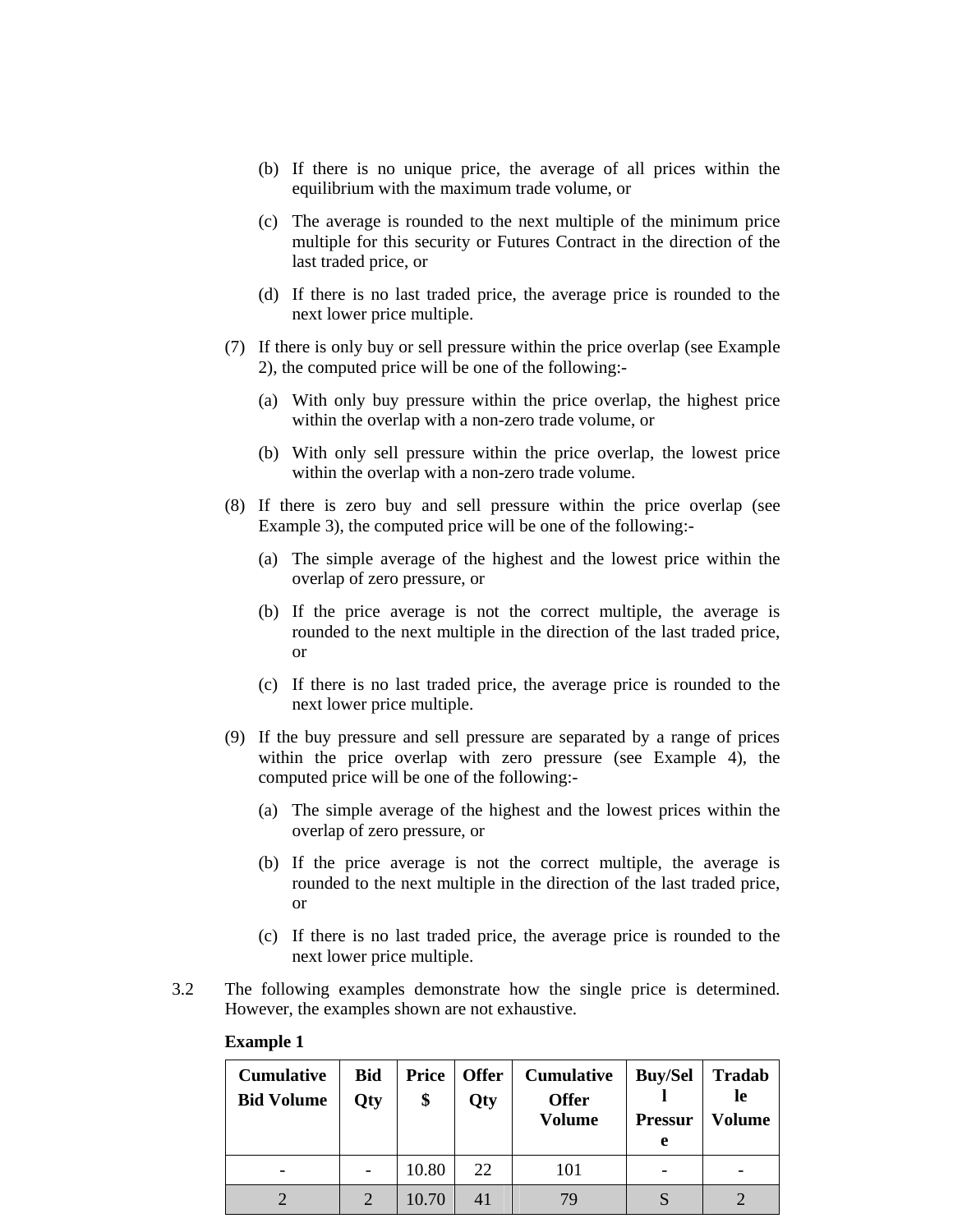| 18  | 16  | 10.60 | 20        | 38 |   | 18 |
|-----|-----|-------|-----------|----|---|----|
| 40  | 22  | 10.50 | 14        | 18 | B | 18 |
| 78  | 38  | 10.40 | $\bigcap$ |    | B |    |
| 167 | 89  | 10.30 | C         |    |   |    |
| 267 | 100 | 10.20 |           |    |   |    |

In this example, trades are possible at prices between \$10.30 and \$10.70. However, the buy pressure changes to sell pressure from \$10.50 to \$10.60. Since the same number of trades can be executed at both prices, the computed price is either \$10.50 or \$10.60, depending on which price is closer to the last traded price.

**Example 2** 

| <b>Cumulative</b><br><b>Bid Volume</b> | <b>Bid</b><br>Qty | <b>Price</b><br>\$ | <b>Offer</b><br>Qty | <b>Cumulative</b><br><b>Offer</b><br><b>Volume</b> | <b>Buy/Sel</b><br><b>Pressur</b><br>e | <b>Tradab</b><br>le<br><b>Volume</b> |
|----------------------------------------|-------------------|--------------------|---------------------|----------------------------------------------------|---------------------------------------|--------------------------------------|
|                                        |                   | 0.345              |                     | 5                                                  |                                       |                                      |
|                                        |                   | 0.320              |                     | 5                                                  |                                       |                                      |
| 16                                     | 16                | 0.310              |                     | 5                                                  | B                                     | 5                                    |
| 16                                     |                   | 0.305              |                     | 5                                                  | B                                     | 5                                    |
| 16                                     |                   | 0.300              | 5                   | 5                                                  | B                                     | 5                                    |
| 16                                     |                   | 0.255              |                     |                                                    |                                       |                                      |
| 26                                     | 10                | 0.250              |                     |                                                    |                                       |                                      |

In this example, trades are possible at prices between \$0.300 and \$0.310. Buy pressure from \$0.300 to \$0.310. The computed price is \$0.310, the highest price within the overlap with a non-zero trade volume.

### **Example 3**

| Cumulative        | <b>Bid</b> | Price | Offer | Cumulative | Buy/Sel  | Tradabl |
|-------------------|------------|-------|-------|------------|----------|---------|
| <b>Bid Volume</b> | Qty        | \$    | Qty   | Offer      |          | e       |
|                   |            |       |       | Volume     | Pressure | Volume  |
|                   |            | 0.440 | 5,000 | 11,000     |          |         |
|                   |            | 0.435 | 2,000 | 6,000      |          |         |
| 4,000             | 4,000      | 0.430 |       | 4,000      |          | 4,000   |
| 4,000             |            | 0.425 |       | 4,000      |          | 4,000   |
| 4,000             |            | 0.420 |       | 4,000      |          | 4,000   |
| 4,000             |            | 0.415 |       | 4,000      |          | 4,000   |
| 4,000             |            | 0.410 |       | 4,000      |          | 4,000   |
| 4,000             |            | 0.405 | 4,000 | 4,000      |          | 4,000   |